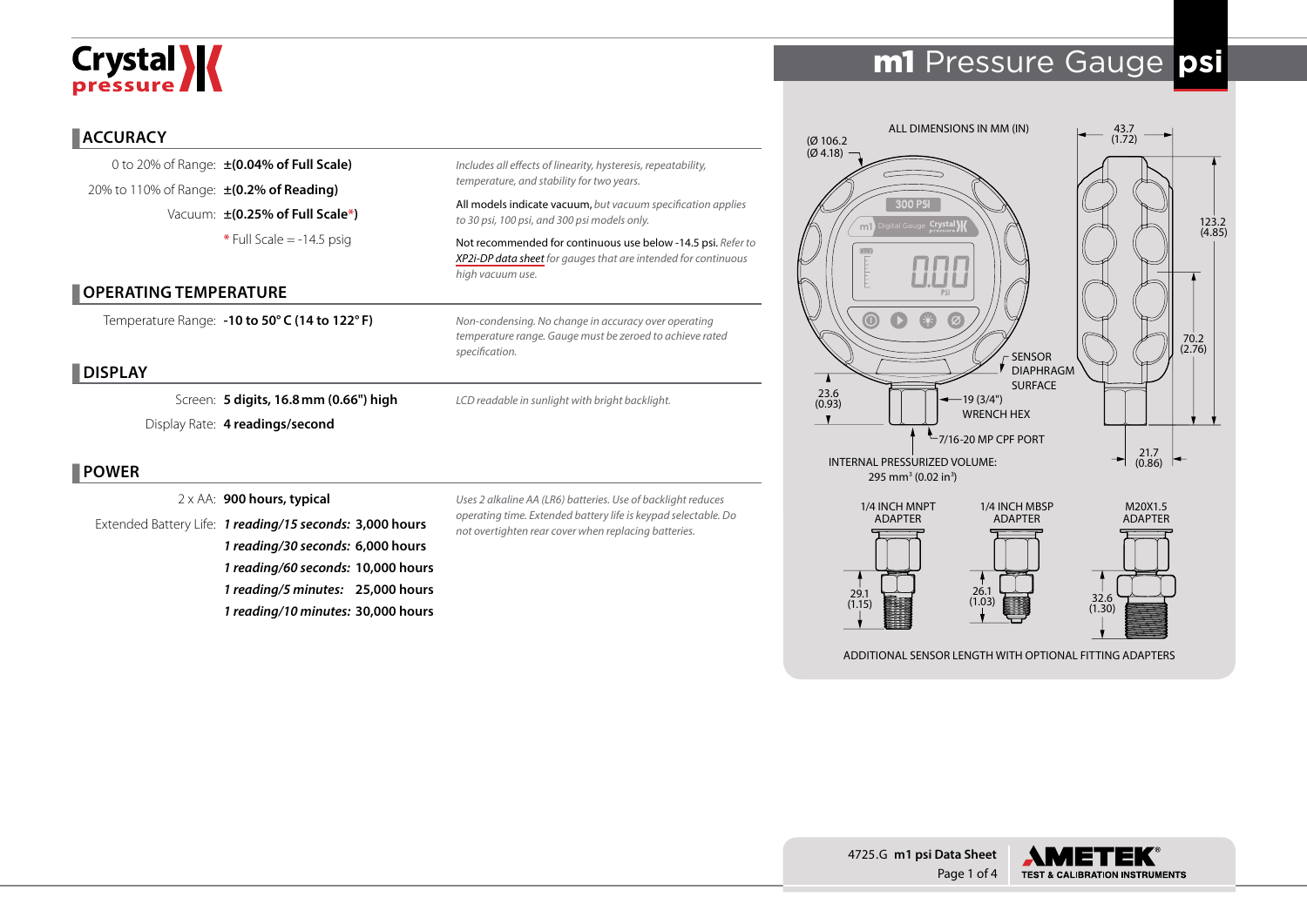# **Crystal >>>>>**

## m1 Pressure Gauge **psi**

#### **ENCLOSURE**

Weight: **331g (11.7oz)** Rating: **IP65** Housing: **Polyester/Polycarbonate Blend** Keypad and Labels: **UV Resistant Polyester**

#### **SENSOR**

Wetted Materials: (WRENCH TIGHT) 316 stainless steel (finger tight) **316 stainless steel and Viton® (internal o-ring)** Diaphragm Seal Fluid: **Silicone Oil** 

Connection: **Crystal CPF Female**

#### **STORAGE TEMPERATURE**

Temperature Range: **-40 to 75° C (-40 to 167° F)**

*Weight includes batteries and protective boot. Water resistant housing incorporating o-ring seals [IEC 60529]. LCD protected from impact damage by polycarbonate lens under polyester window. Skydrol® compatible.*

#### *All welded, with a permanently filled diaphragm seal. Metal to metal cone seal; O-ring can be removed if necessary. 1/4" medium pressure tube system compatible with HiP LM4 and LF4 Series, Autoclave Engr SF250CX Male and Female Series. 1/4" male NPT adapter included unless BSP or M20 is specified. U.S. Patent No. 8,794,677*

*Batteries should be removed if stored for more than* 

*one month.*

#### **CERTIFICATIONS**

m1 complies with the Electromagnetic Compatibility  $C\epsilon$ and Pressure Equipment Directives. Refer to the EC Declaration of Conformity for specific details.

m1 is approved for use as a portable test instrument for Marine use and complies with Det Norsjke Veritas' Rules for Classification of Ships, High Speed & Light Craft, and din Offshore Standards.

#### **SPECIAL FEATURES**

Averaging: **Smooths unsteady readings (2 to 20 samples)** Vertical Bar Graph: **Percent pressure indication for quick reference**

Capture: **Minimum (LO) and Maximum (HI)**

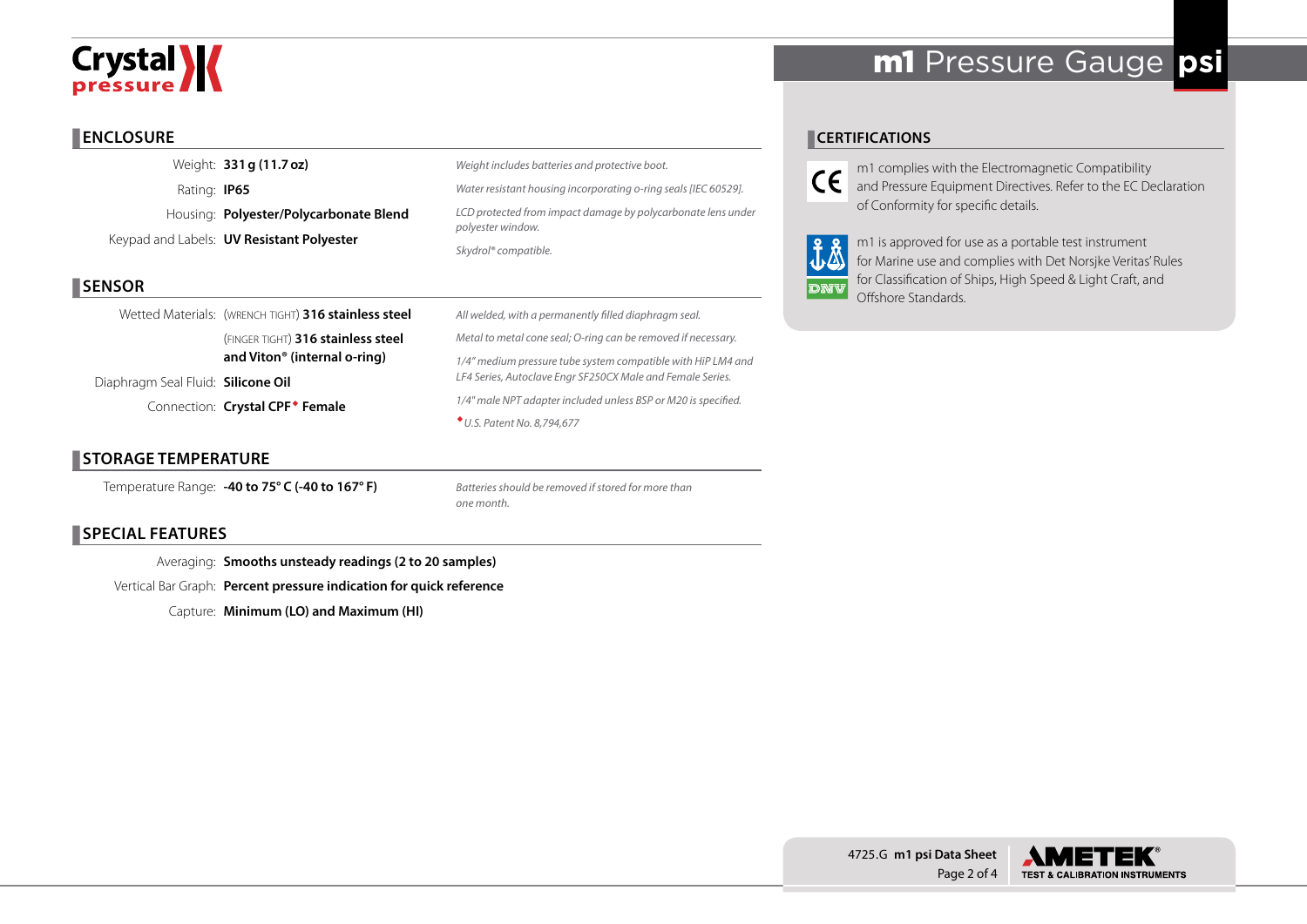

#### **RANGE & RESOLUTION TABLE**

|        | Display Resolution |                   |       |                        |           |              |                        |                    |        |      |      |            |
|--------|--------------------|-------------------|-------|------------------------|-----------|--------------|------------------------|--------------------|--------|------|------|------------|
| P/N    | Range<br>(psi)     | Over-<br>pressure | psi   | in<br>H <sub>2</sub> O | in<br>Hg. | mm<br>Hg     | mm<br>H <sub>2</sub> O | kg/cm <sup>2</sup> | bar    | mbar | kPa  | <b>MPa</b> |
| 30PSI  | 30                 | 3.0x              | 0.001 | 0.1                    | 0.01      | 0.1          |                        | 0.0001             | 0.0001 | 0.1  | 0.01 |            |
| 100PSI | 100                | 2.0 x             | 0.01  | 0.1                    | 0.01      |              |                        | 0.001              | 0.001  |      | 0.1  | 0.0001     |
| 300PSI | 300                | 2.0x              | 0.01  |                        | 0.1       | $\mathbf{1}$ |                        | 0.001              | 0.001  |      | 0.1  | 0.0001     |
| 1KPSI  | 1000               | 2.0 x             | 0.1   |                        | 0.1       |              |                        | 0.01               | 0.01   |      |      | 0.001      |
| 3KPSI  | 3000               | 1.5x              | 0.1   |                        |           |              |                        | 0.01               | 0.01   |      |      | 0.001      |
| 10KPSI | 10000              | 1.5x              |       |                        |           |              |                        | 0.1                | 0.1    |      |      | 0.01       |

#### **ORDERING INFORMATION**

| <b>Model</b> | P/N       | Adapter<br>$CPF*$<br><b>Fitting Kits</b><br><b>Type</b> |                                              | Pump System**                                                                | <b>Liquid</b><br>Carrying Case~<br>(Systems C-H)                                 |                           | * CPF Fitting Kits can <i>only</i> be ordered as part of a Pump System.                          |  |  |
|--------------|-----------|---------------------------------------------------------|----------------------------------------------|------------------------------------------------------------------------------|----------------------------------------------------------------------------------|---------------------------|--------------------------------------------------------------------------------------------------|--|--|
| M1           |           |                                                         |                                              |                                                                              |                                                                                  |                           | All fittings are rated to 10 000 psi, with the exception of<br>the MPF-1/2QTF rated to 5000 psi. |  |  |
|              | Standard: | $NPT$ (omit)                                            | $No \dots (omit)$                            | $No$ Pump $(omit)$                                                           |                                                                                  |                           | ** Refer to the following page for a more detailed description of                                |  |  |
|              | Optional: | $G1/4B$ -BSP                                            | NPT Kit (4013) - N                           |                                                                              |                                                                                  | Aluminum  (omit)          | each Pump System.                                                                                |  |  |
|              |           | $M20x1.5 - M20$                                         | BSP Kit (4015) - <b>B</b>                    |                                                                              |                                                                                  |                           | ~ The Waterproof Case is an <b>option</b> for Systems A, B, and C only.                          |  |  |
|              |           |                                                         |                                              |                                                                              |                                                                                  |                           | The Waterproof Case is <i>the only option</i> for Systems G and H.                               |  |  |
|              |           |                                                         | System B (pneumatic) -25 inHg to 580 psi BHX | <b>SAMPLE PART NUMBERS</b>                                                   |                                                                                  |                           |                                                                                                  |  |  |
|              |           |                                                         |                                              | $M1-300PSI$<br>. 300 psi standard gauge, with a 1/4" NPT pressure fitting.   |                                                                                  |                           |                                                                                                  |  |  |
|              |           |                                                         |                                              |                                                                              | M1-1KPSI-BSP 1000 psi gauge, with a 1/4" BSP pressure fitting.                   |                           |                                                                                                  |  |  |
|              |           |                                                         |                                              |                                                                              |                                                                                  |                           | M1-3KPSI-N-CXX-E-W 3000 psi standard gauge with an NPT CPF fitting kit; a System C               |  |  |
|              |           |                                                         |                                              |                                                                              |                                                                                  |                           | pump system; no liquid; and a waterproof carrying case.                                          |  |  |
|              |           |                                                         |                                              |                                                                              |                                                                                  |                           |                                                                                                  |  |  |
|              |           |                                                         |                                              | ▶ Ordering a Pump System Only                                                |                                                                                  |                           |                                                                                                  |  |  |
|              |           |                                                         |                                              |                                                                              | Any pump system, carrying case, and connection fittings for an m1 pressure gauge |                           |                                                                                                  |  |  |
|              |           |                                                         |                                              |                                                                              | may be ordered separately from the gauge. Enter M1-NONE followed by the Pump     |                           |                                                                                                  |  |  |
|              |           |                                                         |                                              |                                                                              | System part number and the Carrying Case option code.                            |                           |                                                                                                  |  |  |
|              |           |                                                         |                                              | System H (oil/pneumatic) -25 in Hg to 580 psi and 0 to 5000 psi $\dots$ -HOX |                                                                                  | <b>SAMPLE PART NUMBER</b> |                                                                                                  |  |  |
|              |           |                                                         |                                              |                                                                              |                                                                                  |                           | M1-NONE-GOX-W System G pump system with a waterproof carrying case.                              |  |  |